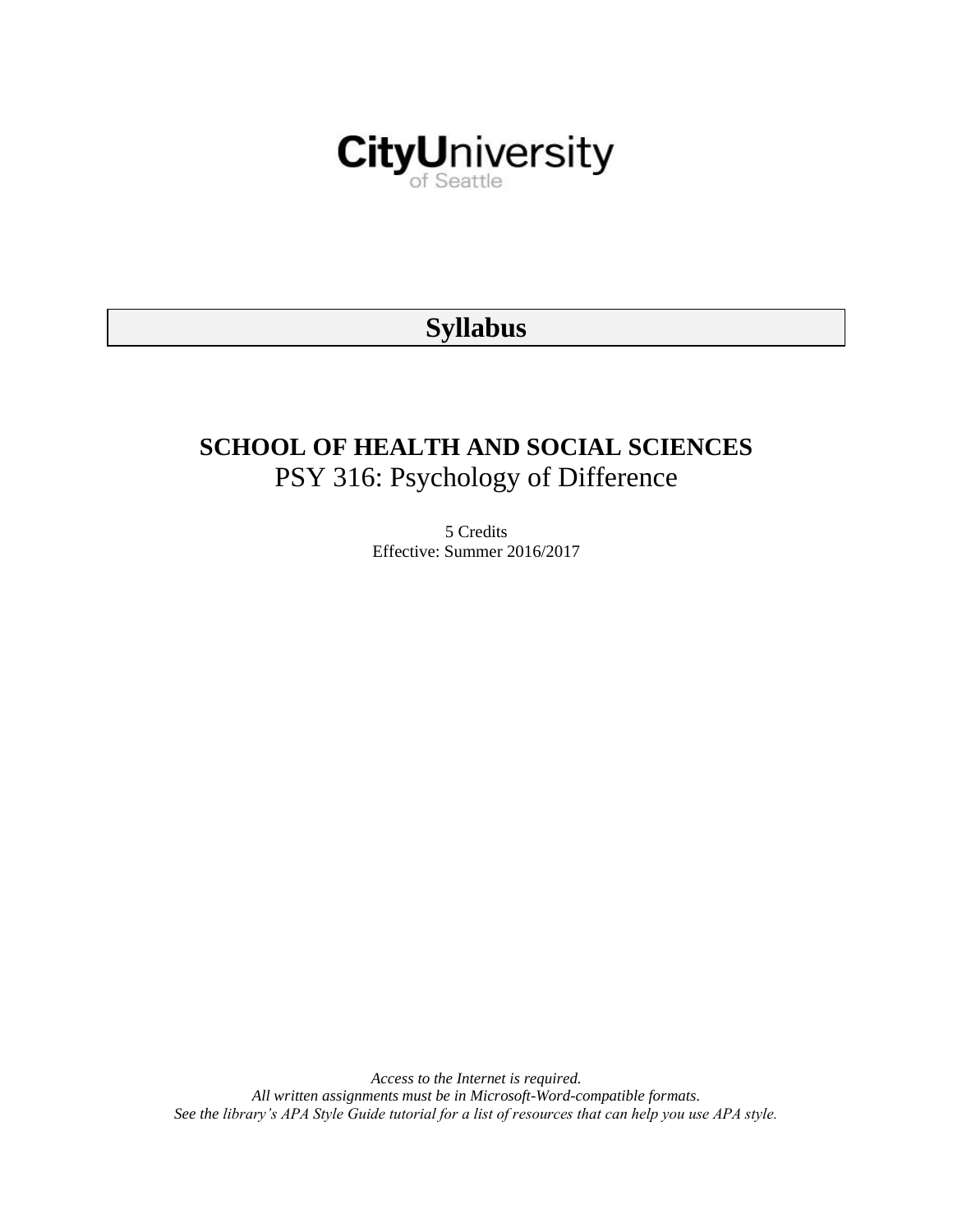## **FACULTY**

Faculty Name: FACULTY NAME

Contact Information: CONTACT INFORMATION

### [INSTRUCTOR MAY INSERT PERSONAL MESSAGE IF DESIRED]

## **COURSE DESCRIPTION**

This course provides an examination of how power and oppression affect individuals, families, groups, and communities. These issues will be explored in the realms of age, gender, ethnicity, race, class, religion, sexual orientation, and disability. Students will explore their own cultural backgrounds and critically examine the dominant cultures of which they are a part.

## **COURSE RESOURCES**

Required and recommended resources to complete coursework and assignments are found on the course [Reading List.](https://nam03.safelinks.protection.outlook.com/?url=https%3A%2F%2Fcityu.alma.exlibrisgroup.com%2Fleganto%2Flogin%3Fauth%3DSAML&data=04%7C01%7CMMara%40cityu.edu%7C70673ce0fe0144040eda08d87472e204%7Cb3fa96d9f5154662add763d854e39e63%7C1%7C0%7C637387384066198115%7CUnknown%7CTWFpbGZsb3d8eyJWIjoiMC4wLjAwMDAiLCJQIjoiV2luMzIiLCJBTiI6Ik1haWwiLCJXVCI6Mn0%3D%7C1000&sdata=JbwP%2Fm5Q%2BMgIUWa%2FXceos%2BoiLv0DX%2B%2FL%2BNGNMbX9P8E%3D&reserved=0) The reading list can be found under Course Information in Blackboard as well as from the library homepage.

Note: Required resources that must be purchased by the student are tagged "Purchase from a vendor of your choosing." Required resources with a direct link, "Available through CityU Library", are available at no cost to students.

Students in Canada will see required resources they need to purchase tagged "Purchase from the Canadian Bookstore." Students outside the U.S. and Canada should contact their advisor or textbook coordinator for additional information.

## **COURSE OUTCOMES**

In this course, learners:

- Analyze their own ethnocentrism, stereotypes, and prejudice;
- Explain the , ethnocentrism, stereotypes, prejudice, gender, race, and class;
- Evaluate the impact of their cultural background on their personal development;
- Relate their knowledge of culture and dominance to their educational experience;
- Construct a model that integrates cross-cultural understanding into the application of behavioral science.
- Examine the impact of culture on psychological research and practice
- Show the relationship of power, dominance, and oppression to the development of self, family, and community;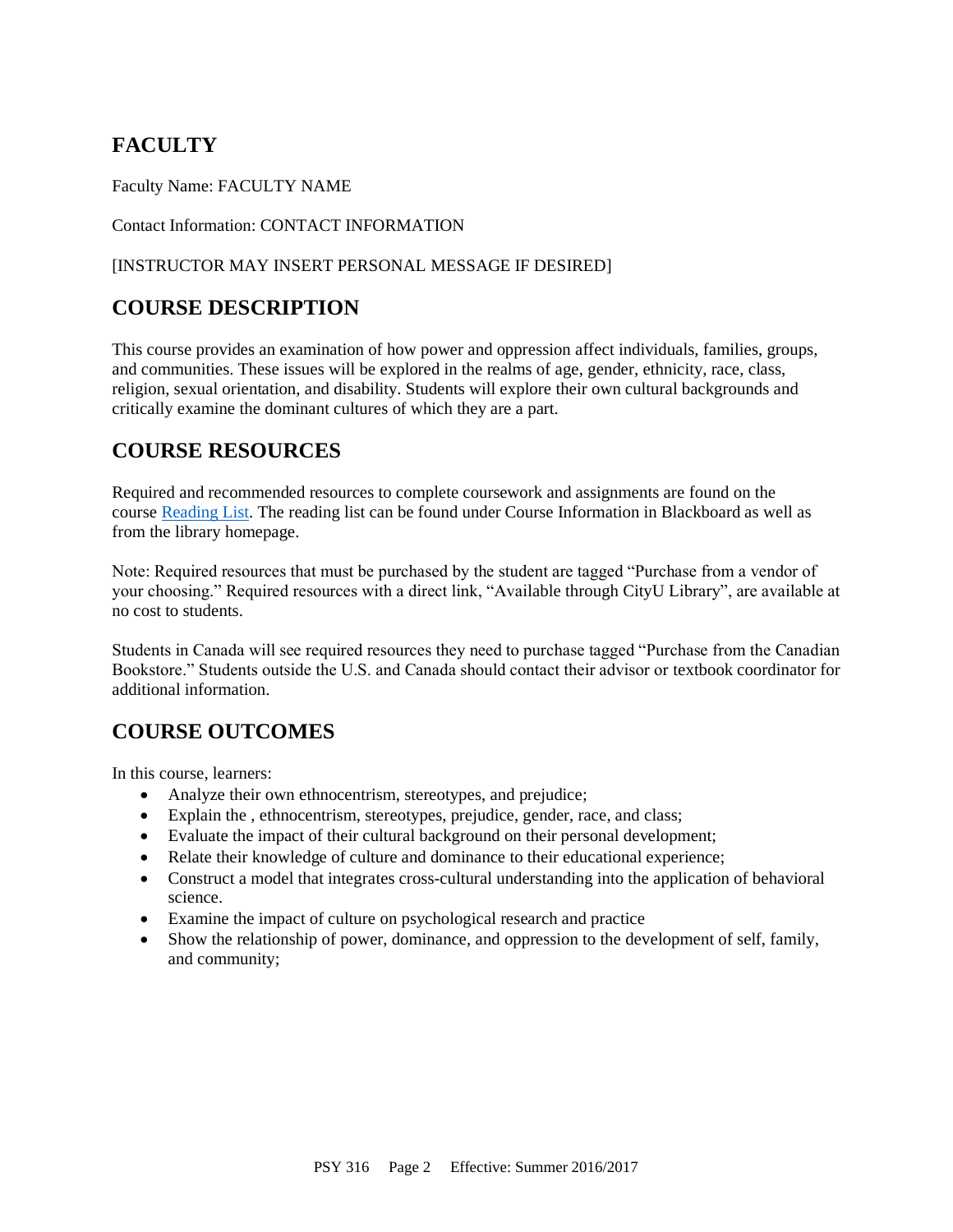## **OVERVIEW OF COURSE GRADING**

The grades earned for the course will be derived using City University of Seattle's decimal grading system, based on the following:

| % of Final Grade |
|------------------|
| 20%              |
| 20%              |
| 20%              |
| 20%              |
| 20%              |
| 100%             |
|                  |

### **SPECIFICS OF COURSE ASSIGNMENTS**

The instructor will provide grading rubrics with more detail as to how this assignment will be graded.

#### Course Activities

Class participation through discussion activities is an integral part of this course. To provide a structure for balanced participation and allow students to maximize the benefit of the discussion activities, it is required to follow these guidelines: 1) Post responses to discussion questions in the first three days of the school week (Monday through Wednesday in online classes; various days in mixed-mode classes). 2) Post at least four or more thoughtful and topic-relevant comments to responses made by classmates over at least three different days of the school week. 3) Respond to any questions that the instructor has regarding students' original post by the end of the school week.

| <b>Components</b>       | % of Grade |
|-------------------------|------------|
| Timeliness of responses | 15%        |
| Quality of responses    | 70%        |
| Quantity of responses   | 15%        |
| <b>TOTAL</b>            | 100%       |

#### **Quizzes**

Students will take weekly equally weighted online multiple choice quizzes to reinforce the course materials. The quizzes will test students' ability to utilize course concepts and terminology. All quizzes are closed books and notes.

| <b>Components</b> | % of Grade |
|-------------------|------------|
| <b>TOTAL</b>      | 100%       |

#### Film or Book Review

Student will write seven- to eight-page, double-spaced review of the book or movie. In this review, students will evaluate what details from the book or the movie bring the subjects to life and what does it teach them about differences among humans and how humans respond to those differences. Additionally,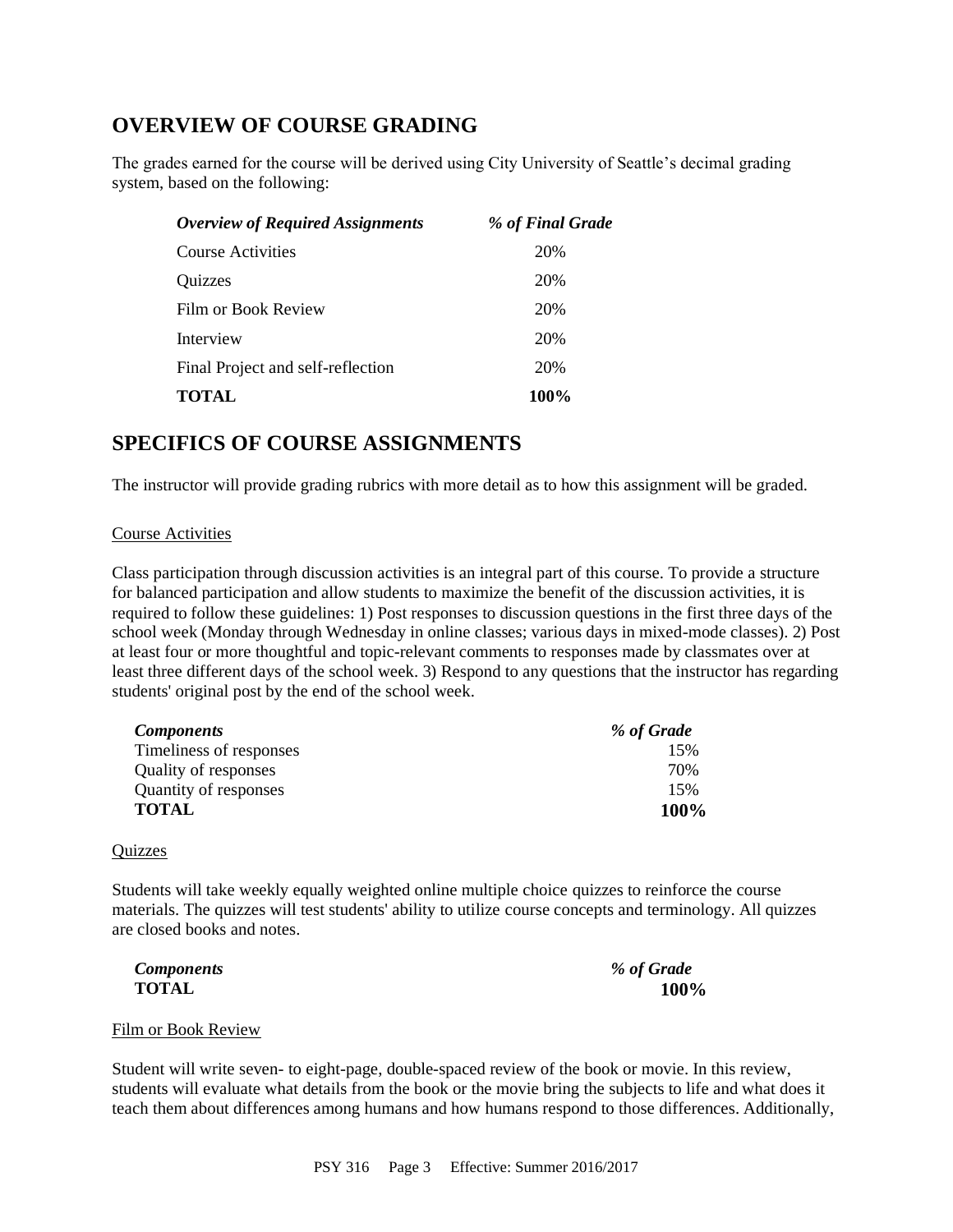students will discuss how the topics raised in the book or the movie relate to the topics in the textbook and class discussions and what they did learn from reading this book. In this review, student are expected to combine their own thoughtful analysis with ideas and information found in other sources. Therefore, as in any scholarly writing, students should not merely copy information from another author, but use evidence to support the contentions they have drawn from their findings and critically analyze related literature - this paper has to be an analytical paper, not a summary of readings. Review must meet APA requirements of format and style. Students must cite the sources of all ideas, facts, and information used that are not their own, even if they have put the information into their own words. Failure to do so is plagiarism, even if the oversight is unintentional.

| <b>Components</b>                         | % of Grade |
|-------------------------------------------|------------|
| DAS-U-Analysis and use of course concepts | 30%        |
| DAS-U-Evidence and support                | 30%        |
| DAS-U-Organization and coherence          | 20%        |
| DAS-U-Style and mechanics                 | 20%        |
| <b>TOTAL</b>                              | 100%       |

#### Interview

Students will use this assignment to apply the skills of a behavioral scientist, focus on building rapport and trust with their interviewee, on listening carefully to the responses given, and on demonstrating respect for the differences they discover. Students should also pay attention to what they might learn about themselves from encountering someone different. In this assignment students will interview a different from yourself. Their interviewee may be of a different race, ethnicity, age, socio-economic class, or sexual orientation than theirs, or may be part of a different subculture or religious affiliation. Students will prepare a list of interview questions (an actual interview might deviate from this list). For example, they may ask questions about greatest challenges related to being a man or a woman, gender socialization, perception of family and society roles, etc. Students will obtain informed consent from their interviewee, explain the purpose of the interview, and make sure the subject understands that the responses given may be included in the written report and discussed in class. Students will submit a five- to seven-page, double-spaced paper describing the following: why they selected this interview subject; what they hoped to learn from the interview; what they did learn from the interview; and how their learning relates to the concepts of the course. Interview must meet APA requirements of format and style. They must cite the sources of all ideas, facts, and information used that are not their own, even if they have put the information into their own words. Failure to do so is plagiarism, even if the oversight is unintentional and might result in. Students will also submit their interview questions as an appendix to the end of the essay.

| <i>Components</i>                         | % of Grade |
|-------------------------------------------|------------|
| DAS-U-Analysis and use of course concepts | 30%        |
| DAS-U-Evidence and support                | 30%        |
| DAS-U-Organization and coherence          | 20%        |
| DAS-U-Style and mechanics                 | 20%        |
| TOTAL                                     | 100%       |

#### Final Project and self-reflection

For this project students will pick a theme that has been particularly meaningful, pervasive, challenging, or troubling in their personal life story and is especially relevant to their experience as a member of the diverse world. As a way of summarizing their learning in this course, students will write a ten- to twelvepage, double spaced paper that provides a socio-cultural context for their experience by reviewing relevant literature. Additionally, students will reflect on their own attitudes, prejudice, stereotypes etc.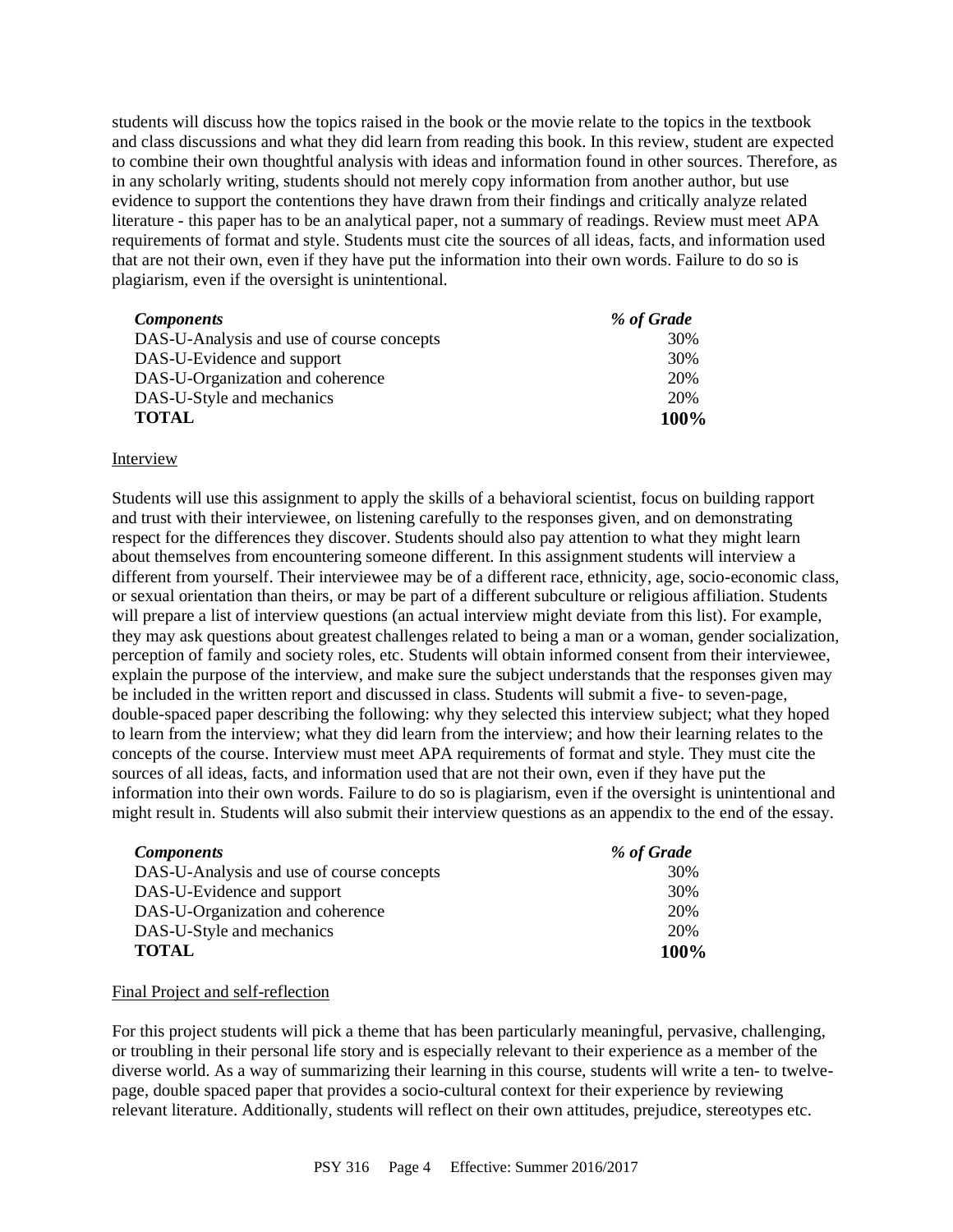toward the discussed theme. Student are expected to combine their own thoughtful analysis with ideas and information found in a minimum of five sources. Therefore, as in any scholarly writing, students should not merely copy information from another author, but use evidence to support the contentions they have drawn from their findings and critically analyze related literature - this paper has to be an analytical paper, not a summary of readings. Final paper must meet APA requirements of format and style. Students must cite the sources of all ideas, facts, and information used that are not their own, even if they have put the information into their own words. Failure to do so is plagiarism, even if the oversight is unintentional..

| <b>Components</b>                         | % of Grade |
|-------------------------------------------|------------|
| DAS-U-Analysis and use of course concepts | 30%        |
| DAS-U-Evidence and support                | 30%        |
| DAS-U-Organization and coherence          | 20%        |
| DAS-U-Style and mechanics                 | 20%        |
| <b>TOTAL</b>                              | 100\%      |

### **COURSE POLICIES**

#### **Late Assignments**

#### LATE ASSIGNMENT

#### **Participation**

#### PARTICIPATION

#### **Professional Writing**

Assignments require error-free writing that uses standard English conventions and logical flow of organization to address topics clearly, completely, and concisely. CityU requires the use of APA style.

### **UNIVERSITY POLICIES**

You are responsible for understanding and adhering to all of City University of Seattle's academic policies. The most current versions of these policies can be found in the [University](https://www.cityu.edu/catalog/)  [Catalog](https://www.cityu.edu/catalog/) that is linked from the CityU Web site.

#### **Non-Discrimination & Prohibition of Sexual Misconduct**

City University of Seattle adheres to all federal, state, and local civil rights laws prohibiting discrimination in employment and education. The University is committed to ensuring that the education environment is bounded by standards of mutual respect and safety and is free from discriminatory practices.

In the U.S., the University is required by Title IX of the Education Amendments of 1972 to ensure that all of its education programs and activities do not discriminate on the basis of sex/gender. Sex include sex, sex stereotypes, gender identity, gender expression, sexual orientation, and pregnancy or parenting status. Sexual harassment, sexual assault, dating and domestic violence, and stalking are forms of sex discrimination, which are prohibited under Title IX and by City University of Seattle policy. City University of Seattle also prohibits retaliation against any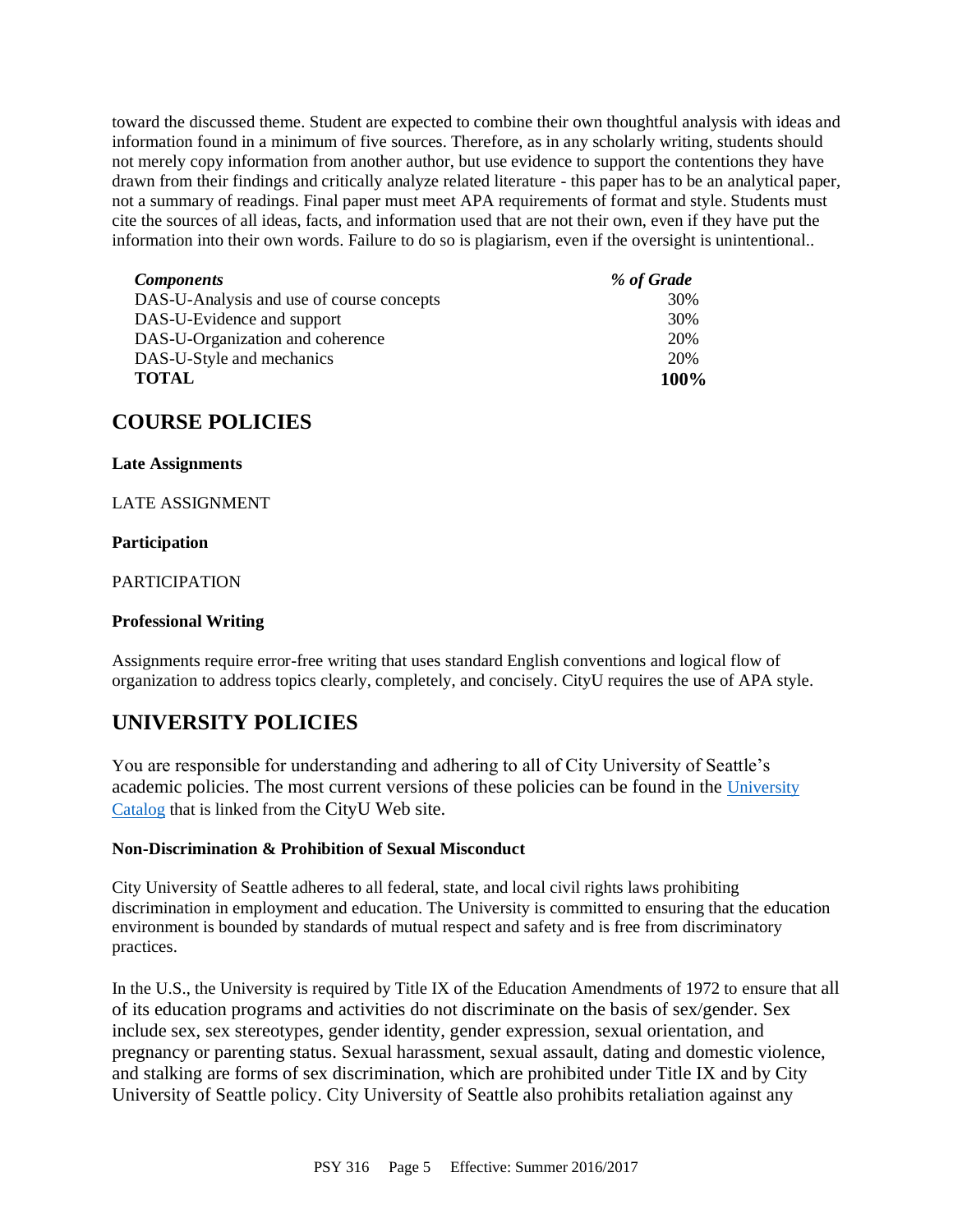person opposing discrimination or participating in any discrimination investigation or complaint process internal or external to the institution. Questions regarding Title IX, including its application and/or concerns about noncompliance, should be directed to the Title IX Coordinator. For a complete copy of the policy or for more information, visit <https://my.cityu.edu/titleix> or contact the Title IX Coordinator.

In Canada, in compliance with the British Columbia Human Rights Code, the Alberta Human Rights Act, WorksafeBC, and the Workers' Compensation Board of Alberta, the University believes that its environment should at all times be supportive and respectful of the dignity and self-esteem of individuals. Discrimination, harassment and bullying conduct, whether through person to person behaviour or via electronic communications such as email or social media is not acceptable and will not be tolerated. As an educational institution, it is our responsibility to cultivate an environment of excellence, equity, mutual respect and to recognize the value and potential of every individual. The University will take all necessary steps to meet or exceed the requirements of the law to prevent discrimination, harassment and bullying. The Respectful Workplace Policy for the prevention of discrimination, harassment and bullying policy and procedure can be found at <https://www.cityu.edu/discover-cityu/about-cityu/> under the Policies section or at <https://www.cityuniversity.ca/about/>.

#### **Religious Accommodations**

City University of Seattle has a policy for accommodation of student absences or significant hardship due to reasons of faith or conscience, or for organized religious activities. The University's policy, including more information about how to request an accommodation, is available in the University Catalog and on the my.cityu.edu student portal. Accommodations must be requested by the 20% mark of this course (e.g. day 14 of a ten-week course, day 7 of a 5-week course) using the Religious Accommodations Request Form found on the student dashboard in the my.cityu.edu student portal.

#### **Academic Integrity**

Academic integrity in students requires the pursuit of scholarly activity that is free from fraud, deception and unauthorized collaboration with other individuals. Students are responsible for understanding CityU's policy on academic integrity and adhering to its standards in meeting all course requirements. A complete copy of this policy can be found in the University Catalog in the section titled [Academic Integrity Policy](https://www.cityu.edu/catalog/;) under Student Rights & Responsibilities.

#### **Attendance**

Students taking courses in any format at the University are expected to be diligent in their studies and to attend class regularly. Regular class attendance is important in achieving learning outcomes in the course and may be a valid consideration in determining the final grade. For classes where a physical presence is required, a student has attended if they are present at any time during the class session. For online classes, a student has attended if they have posted or submitted an assignment. A complete copy of this policy can be found in the [University Catalog](https://www.cityu.edu/catalog/;) in the section titled Attendance under Student Rights & Responsibilities.

#### **Final Assignments Due Date**

Final assignments for each class at CityU must be due on or before the final date of the course as indicated in the university's course information system. Due dates that extend beyond the final date of the course may negatively impact tuition funding for students.